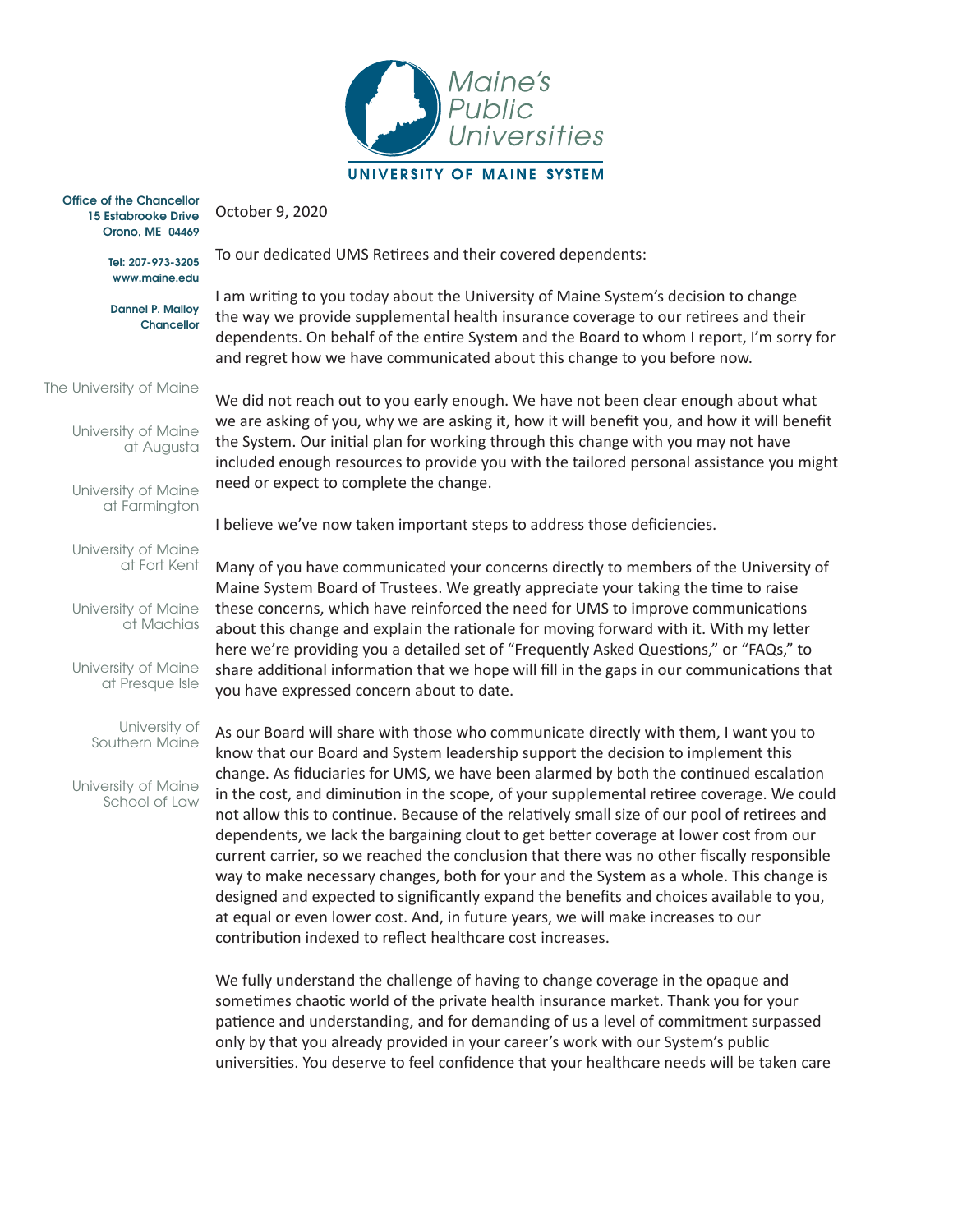of. Both I and the Board of Trustees are fully committed to our retirees and will simply not allow this transition to result in any retiree losing supplemental coverage.

The UMS Benefits team is available to assist you and can be reached at [benefits@maine.edu](mailto:benefits@maine.edu) or by phone at (866) 269-9635 (toll free) or (207) 973-3373.

Sincerely,

 $\mathscr{L}$ 

Dannel P. Malloy, Chancellor University of Maine System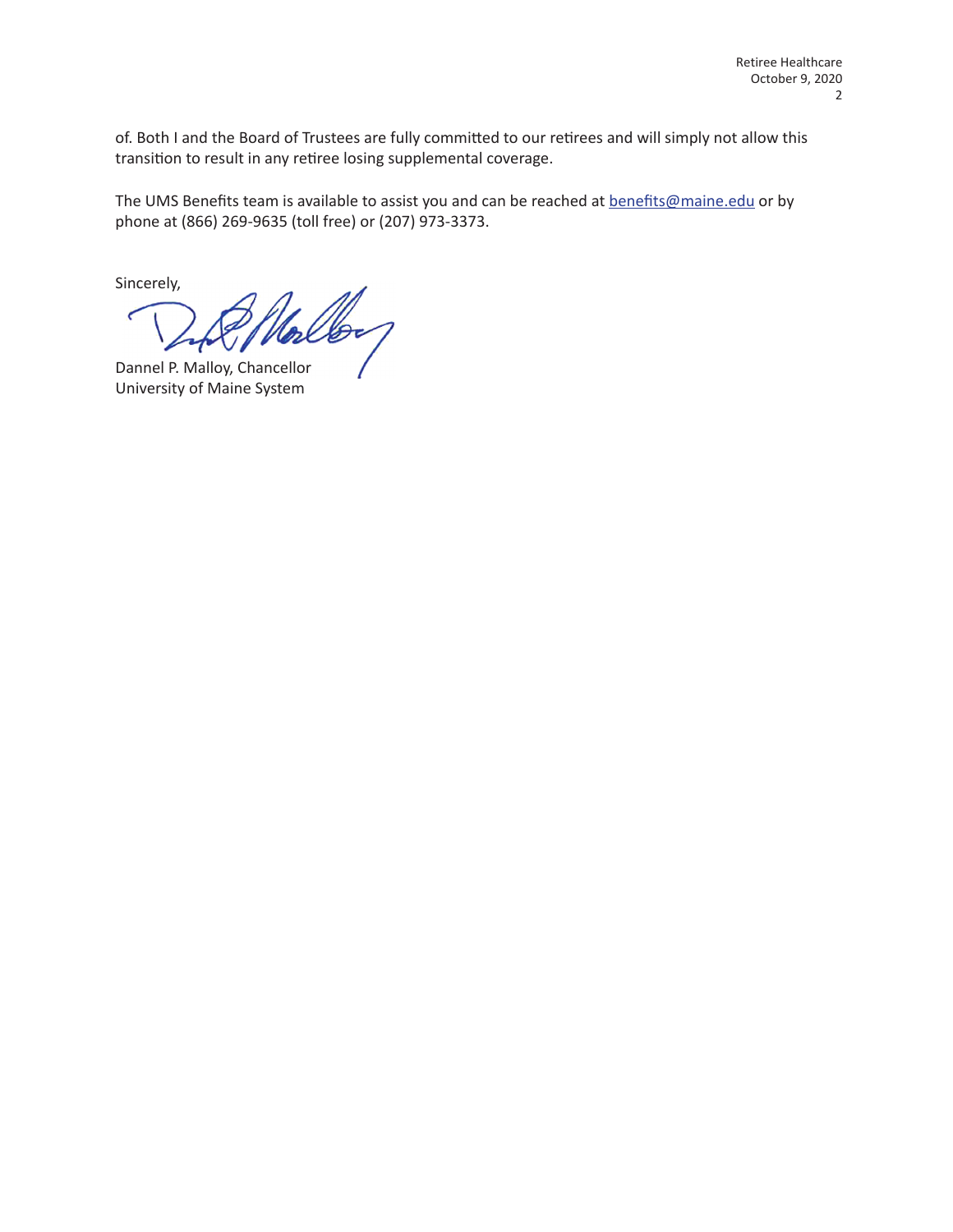## **Frequently Asked Questions on the Transition to the Aon Retiree Health Exchange**

Being mindful of the questions received so far, we have prepared this list of "FAQs," or "Frequently Asked Questions," along with what we hope are simple answers and additional information as we enter the individual appointment phase of the process with Aon Retiree Health Exchange.

## **Q1: Am I going to lose the supplemental retiree health insurance UMS has always provided?**

*No. The University of Maine System (UMS) support for supplemental coverage to help pay your health care costs not otherwise covered by Medicare Parts A & B will continue provided you enroll in supplemental medical and drug coverage through Aon Retiree Health Exchange. Instead of the group coverage through Aetna that has been in place since 2014, in 2021 the UMS*  will now invest \$2,100 for the year for each retiree and \$800 for each eligible spouse into a non*taxable Health Reimbursement Account (HRA). Monies in your HRA can be used to reimburse the premiums for the supplemental plan(s) you select from the more than 100 insurers on the Aon-administered exchange as well as other eligible healthcare expenses you may incur.* 

*We value our retirees and their service to our students, System and state and will not allow this transition to result in any of them losing their supplemental health coverage. There are many plans from which to choose to ensure that you maintain supplemental coverage. To help ensure that the HRA is sufficient, UMS will review the funding amount to ensure that it is appropriate moving forward.* 

**Q2: Why is UMS making this change?** *The System's current group plan covers fewer than 2,900 beneficiaries. That's a small risk pool that's become increasingly costly to insure and just a few large individual claims can cause the group price to escalate even more quickly at your expense. With sensitivity to the fact that many of our retirees and their families are on fixed incomes, the UMS has worked with Aetna to make changes to the plan each year that have allowed us to maintain the plan and control your costs but that's meant a reduction of your benefits and an increase in your out-of-pocket costs.*

*For example, following a projected rate increase of nearly 10 percent for 2020, the plan was modified to limit the increase to 5 percent, but doing so required an increase in co-pays for office and specialist visits and the addition of a \$200 co-pay for inpatient stays. We felt our retirees deserved more than this continued erosion in their benefits. By moving to the Aon exchange beginning January 1, 2021, you and the other UMS retirees will join nearly 600,000 other individuals enrolled in plans through Aon.*

*A growing number of other employers in Maine and across the country, including other public university systems and institutions, have made a similar transition and there are now more than 53 million Americans over the age of 65 who are receiving the coverage to supplement their Medicare through individual marketplaces like the Aon exchange. By enrolling in coverage in the open market, you enjoy the benefits of being included in this large risk pool thus reducing costs and allowing for a much wider range of coverage options that better meet your needs and your budget – including dental, vision and hearing aid benefits. In fact, the federal Centers for Medicare & Medicaid Services announced just last week that enrollment in the individual*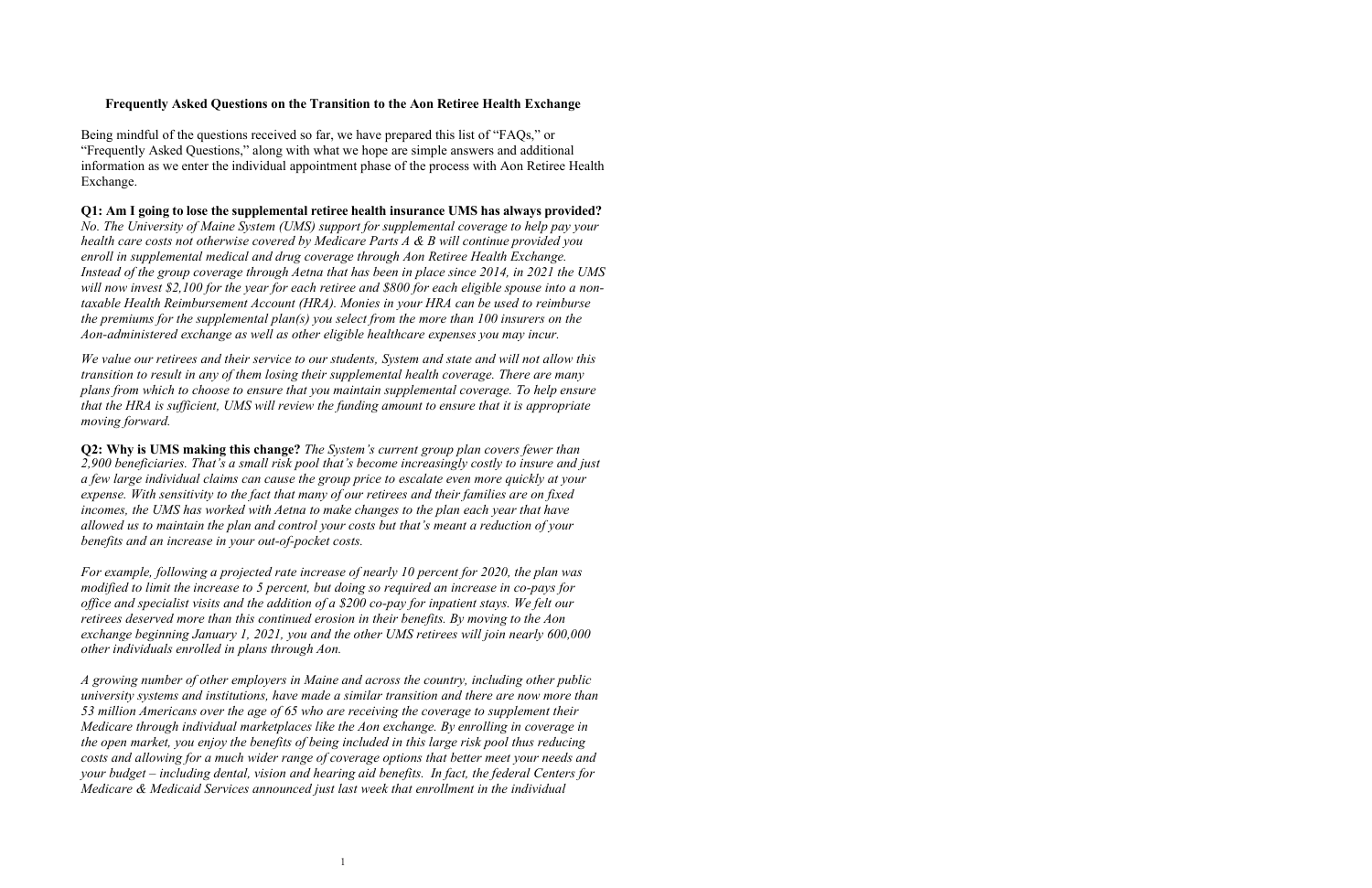*market had grown so much that Medicare Advantage plan premiums for 2021 will be the lowest they have been in 14 years and there will be more choice than ever before.* 

**Q3: How did the UMS determine how much it would contribute to my Health Reimbursement Account (HRA) and will that investment continue in future years?** *For 2021, the UMS will contribute \$2,100 into the HRA for each retiree and \$800 for each covered spouse based on extensive modeling showing that amount would give retirees/spouses comparable or better supplemental coverage than they currently have through the UMS group plan. The contribution amount will be indexed in future years so that our retirees and their covered spouses have access to comparable or better coverage.* 

 **Q4: Who is Aon and how did the UMS select them?** *While expanding choice and coverage will undoubtedly benefit our retirees and spouses, we understand that having so many options can be overwhelming. Aon Retiree Health Exchange is a private exchange that offers plans from more than 100 carriers nationwide. Following a "request for proposals" process, the UMS selected Aon because the Exchange they administered provided the greatest number of choices and because we felt they would be the best partner to assist our retirees make this transition. In addition to mailed materials and online tools to compare plans, Aon has hosted informational webinars attended by nearly half of our retirees/spouses and has already scheduled individual phone appointments with nearly every beneficiary to help them review their options and choose the best coverage for their needs.* 

 *Once you have enrolled in a new plan, you will communicate directly with your insurer for by phone at (866) 269-9635 (toll-free) or (207) 973-3373.Please know that Aon benefits advisors are not paid a commission based on the plan you choose. questions about your plan. If you relocate or are interested in discussing changes to your coverage, please contact your Aon benefits advisor directly and as always, the UMS Benefits Center is available to assist you and can be reached via email at [benefits@maine.edu](mailto:benefits@maine.edu) or* 

**Q5: I have nothing to compare the \$2,100 to in terms of whether it will provide for the same or better coverage than the Aetna group plan. Can you demonstrate that I can do as well or better under this new approach?** *As previously noted, the UMS contribution to your HRA was based on modeling that showed \$2,100 for retirees and \$800 for eligible spouses would allow the purchase of comparable or better coverage through the exchange. While benefits options and their costs are dependent on the insured individual's circumstances, a typical Medicare Advantage plan available to many of our retirees/spouses on the exchange would have zero premium and zero deductible and the maximum annual out-of-pocket costs after \$2,100 from the UMS-funded HRA was applied would be \$850 less than the current out-ofpocket maximum. That same plan would also have similar co-pay amounts for primary care and specialist visits as the current Aetna plan but also include dental services and hearing aids, benefits not provided through the current group plan.* 

*Meanwhile, a typical Medicare Supplement (Medigap) plan available on the exchange to our retirees would have an annual cost of less than \$360 after \$2,100 from the HRA was applied but require no other out-of-pocket health costs or co-pays. Aon's Retiree Health Exchange benefits advisors are licensed insurance agents who are familiar with your current Aetna supplemental group health plan and can help you understand and compare Medicare benefits, supplemental coverage options and costs.*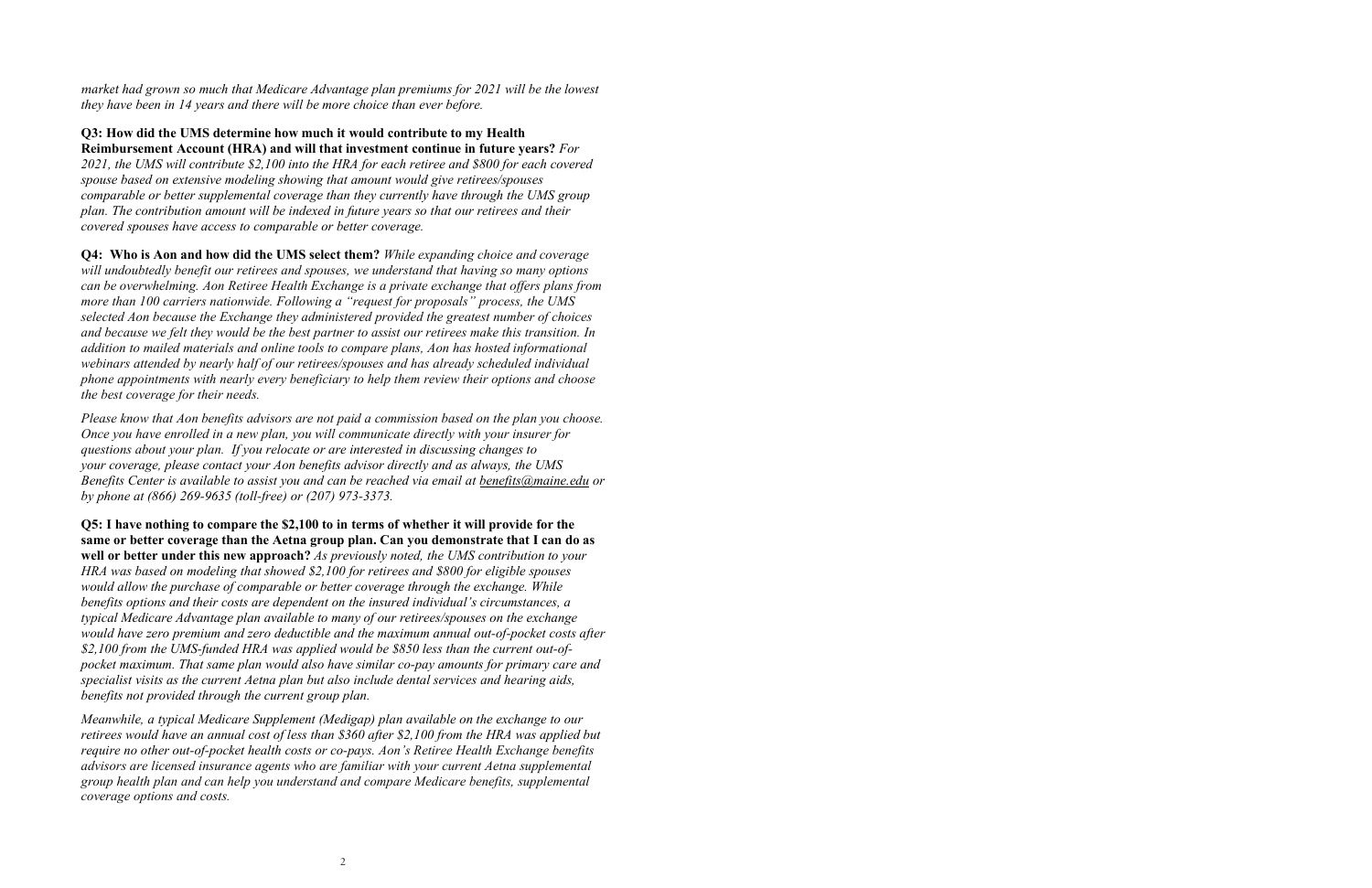**Q6. Can I stay with Aetna if I want to?** *Supplemental coverage is available through Aon Retiree Health Exchange from more than 100 insurers, including Aetna, Anthem Blue Cross Blue Shield, which insures State of Maine employees, and United Healthcare, which insures two-thirds of Mainers in the Medicare marketplace. Your coverage is your choice. Based on your age, location, health, preferred providers, prescriptions and other factors, you may find a comparable Aetna plan best meets your needs or you may select coverage through another insurer. Please know that Aon benefits advisors are knowledgeable about your current Aetna plan and can help you find a plan that provides similar coverage, likely for less cost.*

## **front and be reimbursed? Is that true? My cash flow is tight, and I don't know if I can cover the healthcare costs I will be encountering especially if the reimbursement process Q7: If I understand correctly, I will need to start paying for out-of-pocket or co-pays up**

**takes too long?** *On January 1, 2021 the UMS will deposit \$2,100 into your Health Reimbursement Account (HRA) if you are a retiree who has enrolled in a medical and drug plan through Aon Retiree Health Exchange and \$800 if you are an eligible spouse. Federal tax law prevents those funds from being transferred to your account sooner. A retiree and eligible spouse may have a joint account, which would receive a \$2,900 total contribution from the UMS in 2021. Retirees and covered spouses will pay premiums (if not participating in a zero-premium plan) and expenses out-of-pocket, submit their claims online or by mail using the required forms, and then be reimbursed in a timely manner either through direct deposit or check-by-mail.* 

*Reimbursement typically takes up to 10 business days from the time the completed claim paperwork is received. Most insurance carriers on the exchange also participate in autoreimbursement, which provides automatic monthly reimbursement for premium costs without the retiree/spouse needing to submit a claim. At the end of the year, any balance remaining in the account will roll-over and be available in the next calendar year. More details about using your HRA, including eligible expenses, will be forthcoming from the account administrator and include informational webinars in December.*

 *defined by the Centers for Medicare and Medicaid Services (CMS). This coverage assists eligible Please note the UMS will provide a Catastrophic Rx HRA if you hit the catastrophic threshold as retirees once they and their carrier have spent a combined total of \$6,550 for prescription drugs in 2021 (amount subject to change annually). Once you've reached this catastrophic level of coverage, you will pay a coinsurance or copayment for covered drugs for the rest of the year. This is an annual benefit and you must qualify each plan year beginning January 1. Talk with a benefits advisor to learn more or refer to details in your Welcome Kit. You will be reimbursed for that coinsurance/copayment from your Catastrophic HRA once you submit the required paperwork to the HRA Administrator.*

 **coverage under this new plan?** *During this transition period, UMS retirees and their covered* **Q8: What impact will my age or a pre-existing condition have in my being able to secure**  *spouses are eligible for a Special Enrollment Period (SEP). This means that you are automatically accepted by most insurance carriers and plans without having to answer medical questions and regardless of any preexisting health conditions. Additionally, if you live in Maine, Medicare Supplement plans which are available on the Aon exchange are community*rated, meaning that the premiums are the same, for the same plan, for anyone who is Medicare*eligible.*